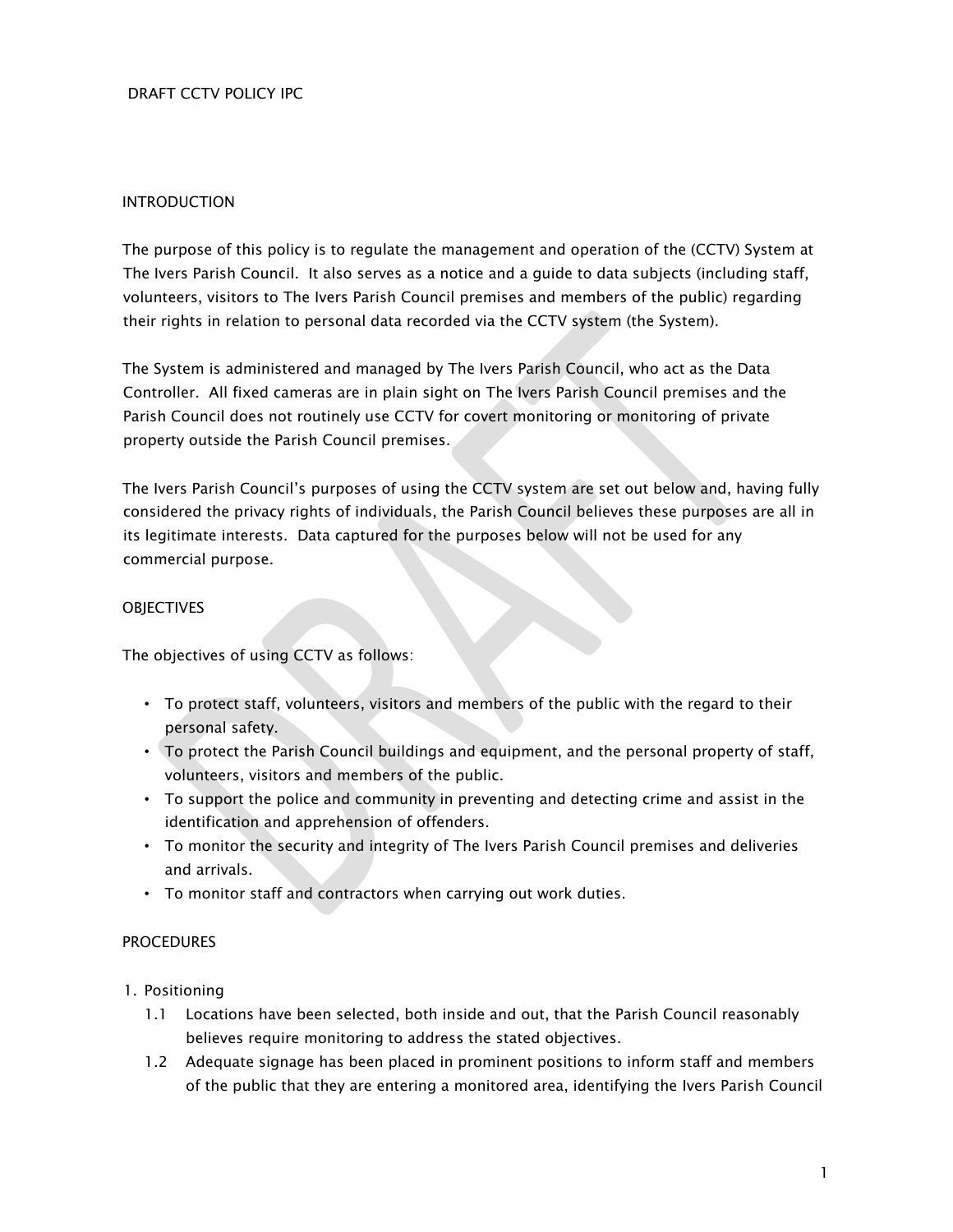as the Data Controller and giving contact details for further information regarding the system.

- 1.3 No images will be captured from areas in which individuals would have a heightened expectation of privacy, including changing and washroom facilities.
- 1.4 No images of public spaces will be captured except to a limited extent at site entrances and Parish Council equipment and property.
- 2. Maintenance
	- 2.1 The CCTV System will be operational 24 hours a day, every day of the year.
	- 2.2 The System Manager (defined below) will check and confirm that the System is properly recording and that cameras are functioning correctly, on a regular basis.
	- 2.3 The System will be checked and (to the extent necessary) serviced no less than annually.
- 3. Supervision of the System
	- 3.1 Staff and members authorised by the Parish Council to conduct supervision of the System may include the Clerk and Deputy Clerk and two Council Members.
	- 3.2 Images will be viewed and/or monitored in a suitably secure and private area to minimise the likelihood of or opportunity for access to unauthorised persons.
- 4. Storage of Data
	- 4.1 The day-to-day management of images will be the responsibility of the Clerk of the Parish Council and a designated member of the Parish Council administration team who will act as the System Manager, or such suitable person as the System Manager shall appoint in their absence.
	- 4.2 Images will be stored for at least 14 days and no longer than 30 days and will be automatically over-written unless the Parish Council considers it reasonably necessary for the pursuit of the objectives outlined above, or if lawfully required by an appropriate third party such as the police.
	- 4.3 Where such data is retained, it will be retained in accordance with the Act and our Data Protection Policy. Information including the date, time and length of the recording, as well as the locations and groups or individuals recorded will be recorded in the system logbook.
- 5. Access to Images
	- 5.1 Access to stored CCTV images will only be given to authorised persons, under the supervision of the System Manager, in pursuance of the above objectives (or if there is some other overriding and lawful reason to grant such access).
	- 5.2 Individuals also have the right to access personal data the Parish Council holds on them (please see the Data Protection Policy), including information held on the System, if it has been kept. The Ivers Parish Council will require specific details including at least the time, date and camera location before it can properly respond to any such requests. This right is subject to certain exemptions from access, including in some circumstances where others are identifiable.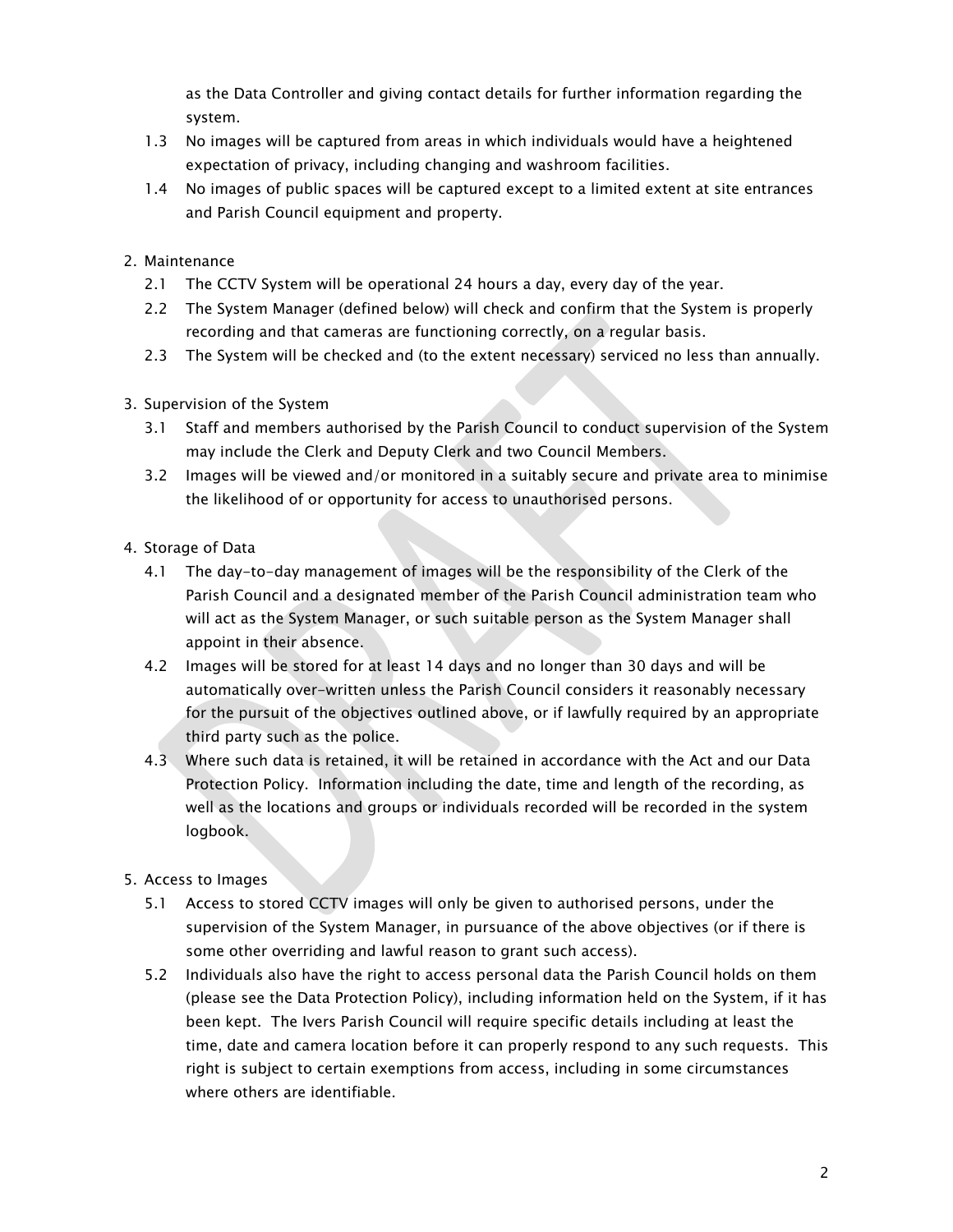- 5.3 The System Manager must satisfy themselves of the identity of any person wishing to view stored images or access the system and the legitimacy of the request. The following are examples when the System Manager may authorise access to CCTV images:
	- 5.3.1 Where required to do so by the Clerk, the Police or some relevant statutory authority.
	- 5.3.2 To make a report regarding suspected criminal behaviour.
	- 5.3.3 To the Parish Council's insurance company where required in order to pursue a claim for damage done to insured property.
	- 5.3.4 In any other circumstances required under law or regulation.
- 5.4 Where images are disclosed under 5.3 above a record will be made in the CCTV system logbook Including the person viewing the images, the time of access, the reason for viewing the images, the details of images viewed and a crime incident number (if applicable).
- 6. Other CCTV systems
	- 6.1 The Ivers Parish Council does not own or manage third party CCTV systems but may be provided by third parties with images of incidents where this in line with the objectives of the Parish Council's own CCTV policy.
- 7. Complaints and queries
	- 7.1 Any complaints or queries in relation to the Ivers Parish Council CCTV system, or its use of CCTV, or requests for copies, should be referred to the Clerk of The Ivers Parish Council by e-mail at clerk@iversparishcouncil.gov.uk or by calling 01753 655331.

# **REFERENCES**

This policy should be read with reference to the Parish Council's Data Protection Policy.

ICO Code of practice for surveillance cameras